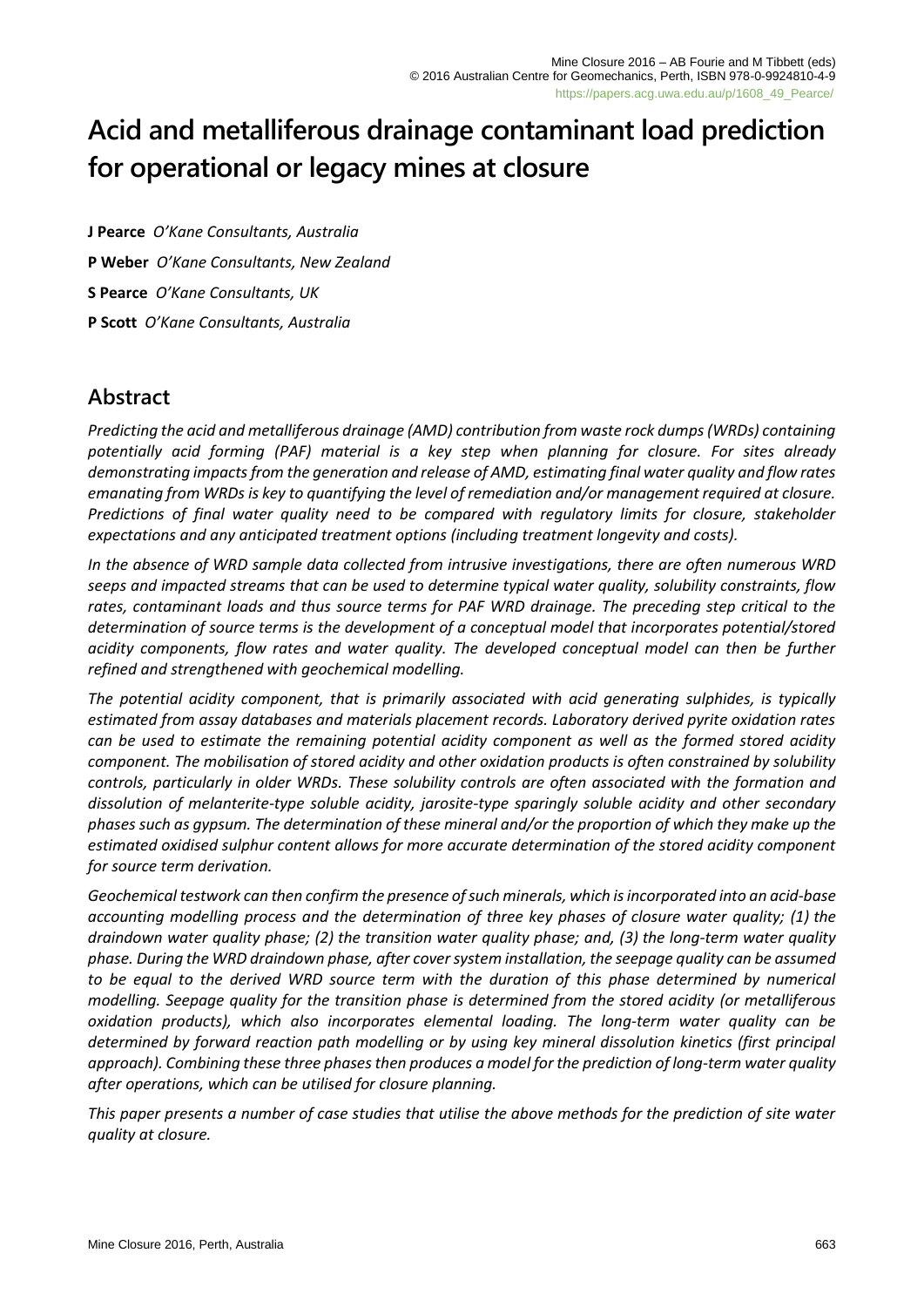# **1 Introduction**

Acid and metalliferous drainage (AMD) is recognised internationally and within Australia as one of the most significant and difficult environmental issues facing mining operators and regulators (Egiebor & Oni 2007; Watkins 2007). A key reason for its importance is that AMD has the ability to cause significant ongoing pollution of the surrounding environment that could potentially persist for hundreds of years (Department of Mines and Petroleum & Environmental Protection Authority of Western Australia 2015). As such, AMD has been highlighted in recent mine closure guidelines by Western Australian regulators as one of the key environmental issues relevant to mine closure (Department of Mines and Petroleum & Environmental Protection Authority of Western Australia 2015).

Therefore, predicting AMD contaminant loads from existing waste rock dumps (WRDs) and tailings storage facilities (TSFs) containing potentially acid forming (PAF) material is a key step when planning for closure. In order to estimate potential AMD contaminant loads, it is important to first develop a conceptual model that describes how contaminant sources (potential/stored acidity), flow rates and drainage quality interact. The potential acidity component, that is primarily associated with acid generating sulphides, can be estimated from geochemical/assay databases and materials placements records. Laboratory derived pyrite oxidation rates can then be used to estimate the remaining potential acidity component as well as the formed stored acidity component. The mobilisation of stored acidity and other oxidation products is often constrained by solubility controls, particularly in older WRDs. These solubility controls are often associated with the formation and dissolution of melanterite-type soluble acidity, jarosite-type sparingly soluble acidity and other secondary phases such as gypsum (Weber et al. 2015). The determination of these mineral and/or the proportion of which they make up the estimated oxidised sulphur content allows for more accurate determination of the stored acidity component for source term derivation.

For sites already demonstrating impacts from the generation and release of AMD, estimating final water quality and flow rates emanating from WRDs is key to quantifying the level of remediation and/or management required at closure. Predictions of final water quality needs to be compared with regulatory limits for closure, stakeholder expectations and any anticipated treatment options (including treatment longevity and costs).

# **1.1 AMD fundamentals**

Generally, acidic drainage is initially generated when pyrite (FeS<sub>2</sub>) (or other acid generating sulphides) is exposed to oxygen and water and becomes oxidised (Watkins 2007). Oxidation of pyrite produces sulphuric acid and ferrous iron (Fe<sup>2+</sup>) via Equation (1) (Sracek et al. 2004). Once the process begins, further acid can be generated via a number of alternative reaction mechanisms.

$$
FeS_{2(s)} + 3.5O_{2(g)} + H_2O_{(l)} \rightarrow Fe^{2+}(aq) + 2SO_4^{2-}(aq) + 2H^+(aq)
$$
\n(1)

Ferrous iron can be oxidised to ferric iron ( $Fe^{3+}$ ) via Equation (2) which will produce acidity when ferric hydroxide is precipitated via Equation (3) (Egiebor & Oni 2007). If conditions exist for significant quantities of ferric iron to remain in solution, such as low pH and low oxygen, then ferric iron can oxidise pyrite as per Equation (4). Reactions 2 to 3 are highly dependent on environmental conditions such as pH, dissolved oxygen concentration, biological activity and solution chemistry (Lottermoser 2010).

$$
4Fe^{2+}(s) + 4H^{+}(aq) + O_2 \rightarrow 4Fe^{3+}(aq) + 2H_2O(1)
$$
\n(2)

$$
Fe^{3+}(aq) + 3H_2O_{(l)} \rightarrow Fe(OH)_{3(s)} + 3H^+(aq)
$$
\n(3)

$$
FeS_{2(s)} + 14Fe^{3+}{}_{(aq)} + 8H_2O_{(l)} \rightarrow 15Fe^{2+}{}_{(aq)} + 2SO_4{}^{2-}{}_{(aq)} + 16H^+{}_{(aq)} \tag{4}
$$

The oxidation of ferrous iron to ferric iron is important because ferric iron, as shown in Equation (4), in substitution for oxygen can act as the oxidising agent in the oxidation of pyrite (Lottermoser 2010). This substitution of oxygen for ferric iron not only indicates that the reaction can continue should conditions become anoxic, but significantly more acidity is generated per mole of pyrite (Lottermoser 2010). However, it should be noted that if there is no oxygen, then the  $Fe^{2+}$  cannot be oxidised to  $Fe^{3+}$  and the process is not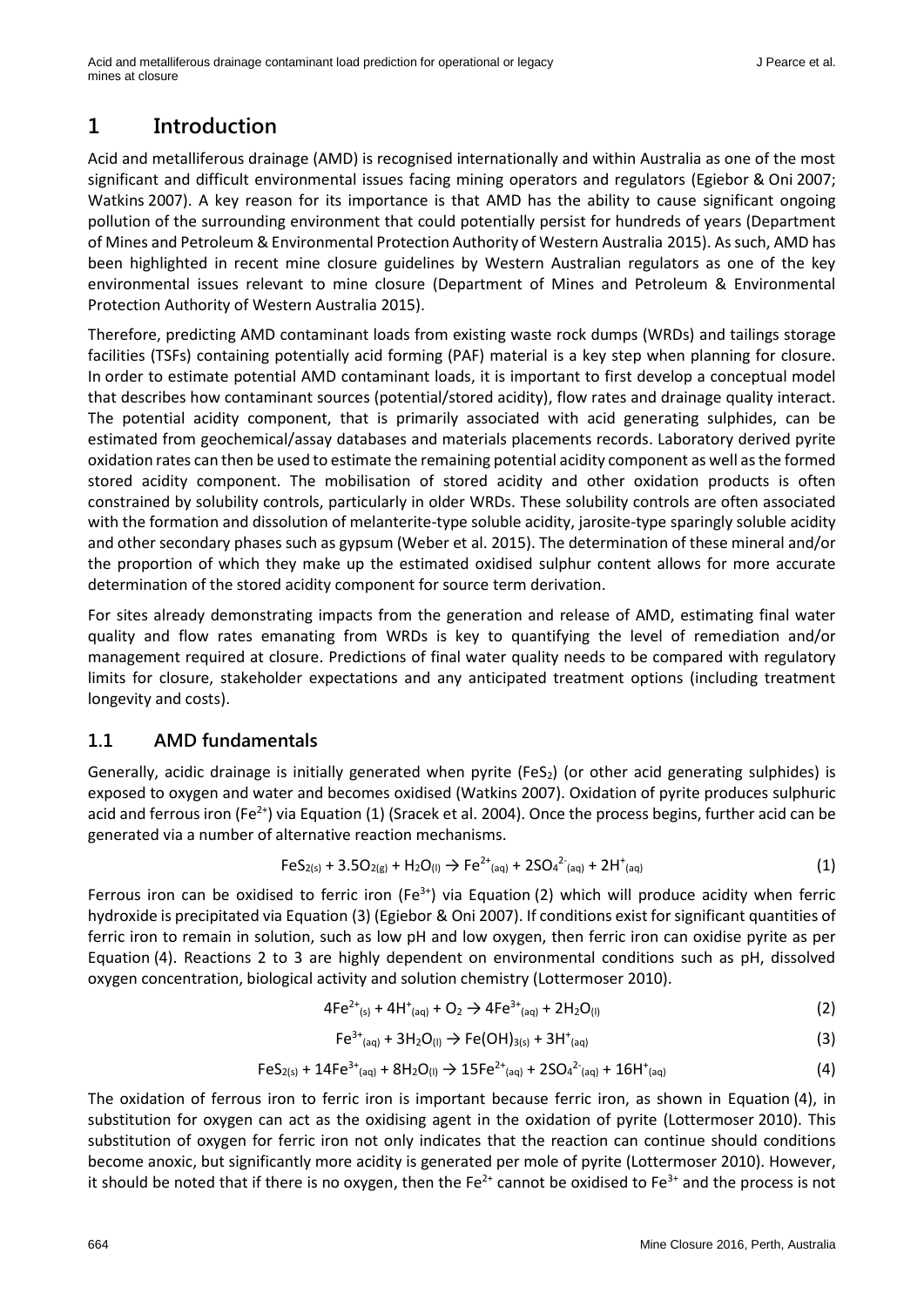cyclic. As the rate of ferric iron production is mediated by acidophilic bacteria such as *Thiobacillus ferrooxidans*, the growth of these bacteria can significantly influence the severity of AMD effects observed at a mine site (Nordstrom & Southam 1997; Pugh et al. 1982).

If there is incomplete oxidation of the ferrous (Fe<sup>2+</sup>) iron to ferric (Fe<sup>3+</sup>) iron, ferrous salts such as melanterite (FeSO4) can form, which, following any subsequent wetting, can release the stored ferrous acidity (Equation (5) and Equation (6) respectively).

$$
FeS_{2(s)} + 3.5O_{2(g)} + H_2O_{(l)} \rightarrow FeSO_{4(s)} + SO_4^{2-}(aq) + 2H^+(aq)
$$
\n(5)

$$
FeSO_{4(s)} + 0.5O_{2(g)} + 2.5H_2O_{(l)} \rightarrow Fe(OH)_{3(s)} + 2H^{+}_{(aq)} + SO_4^{2-}_{(aq)}
$$
\n(6)

However, if oxidation to ferric (Fe<sup>3+</sup>) iron is complete yet the hydrolysis is incomplete, jarosite type secondary minerals can form. The dissolution of jarosite then releases the acidity, Equation (7).

$$
KFe3(SO4)2(OH)6(s) + 3H2O(I) \rightarrow 3Fe(OH)3(s) + 3H+(aq) + 2SO42(aq) + K+(aq)
$$
 (7)

Melanterite- and jarosite-type acidity can be referred to as the stored acidity component of a WRD or TSF.

The acidity generated by pyrite oxidation and acidic oxidation products can be neutralised by materials such as limestone (CaCO<sub>3</sub>), as shown in Equation  $(8)$ .

$$
2CaCO_{3(s)} + 2H_2SO_{4(aq)} \rightarrow 2Ca^{2+}(aq) + 2H_2O + 2CO_{2(g)} + 2SO4^{2-}(aq)
$$
 (8)

Although AMD has traditionally been referred to as acid rock or acid mine drainage, it is now ever more recognised internationally, and in particular within Australia, that not all problematic drainage is associated with acidic drainage (Department of Industry Tourism and Resources 2007). Near-neutral but metalliferous drainage, as well as saline drainage, can be as complex to manage as acidic drainage (Department of Industry Tourism and Resources 2007).

Non-acidic metalliferous drainage can be generated if amphoteric metals such as aluminium, arsenic or zinc are released from geological materials as a result of the generation of acidic drainage. Amphoteric metals, which can have an increased mobility at higher pH levels, may remain in solution following the neutralisation of acidic drainage (Cheng et al. 2009). Saline drainage can also be generated from the neutralisation of acidic drainage resulting in a sulphate salinity issue (Department of Industry Tourism and Resources 2007). If magnesium carbonates are responsible for the neutralisation of acidic drainage then high salinity may result due to the high solubility of magnesium sulphate (Egiebor & Oni 2007).

#### **1.2 Geochemical conceptual models**

For many operational mine sites a key objective for closure planning is determination of water quality at closure and over the longer term associated with geochemical maturity of the site. WRDs and TSFs are typically important components to consider. These data need to be compared with regulatory limits for closure; stakeholder expectations; and be considered in regards to anticipated treatment options, treatment longevity, and treatment costs. Even for greenfield sites, given the nature of the resources industry, it is likely that mine plans will change during the operational phase from those originally permitted, resulting in modifications to the closure plan. Analysis of site-based empirical data (such as water quality monitoring databases) to derive water quality models for closure and beyond can assist in developing closure plans and management strategies.

For operational sites with AMD issues there are often numerous seeps and streams impacted by AMD, which can be used to determine typical water quality, solubility constraints, flow rates, and contaminant loads from their parent structures (e.g. the WRD, TSF etc.). This generally requires the development of a conceptual model for the catchment to determine source terms (water quality) from the various site components (WRD, TSF etc.), which are based on flow rates and water quality. Geochemical processes can then be incorporated into the model to determine long-term water quality trends.

This paper presents an approach that firstly defines and quantifies AMD sources and then outlines three general phases of closure water quality including the draindown water quality phase; the transition water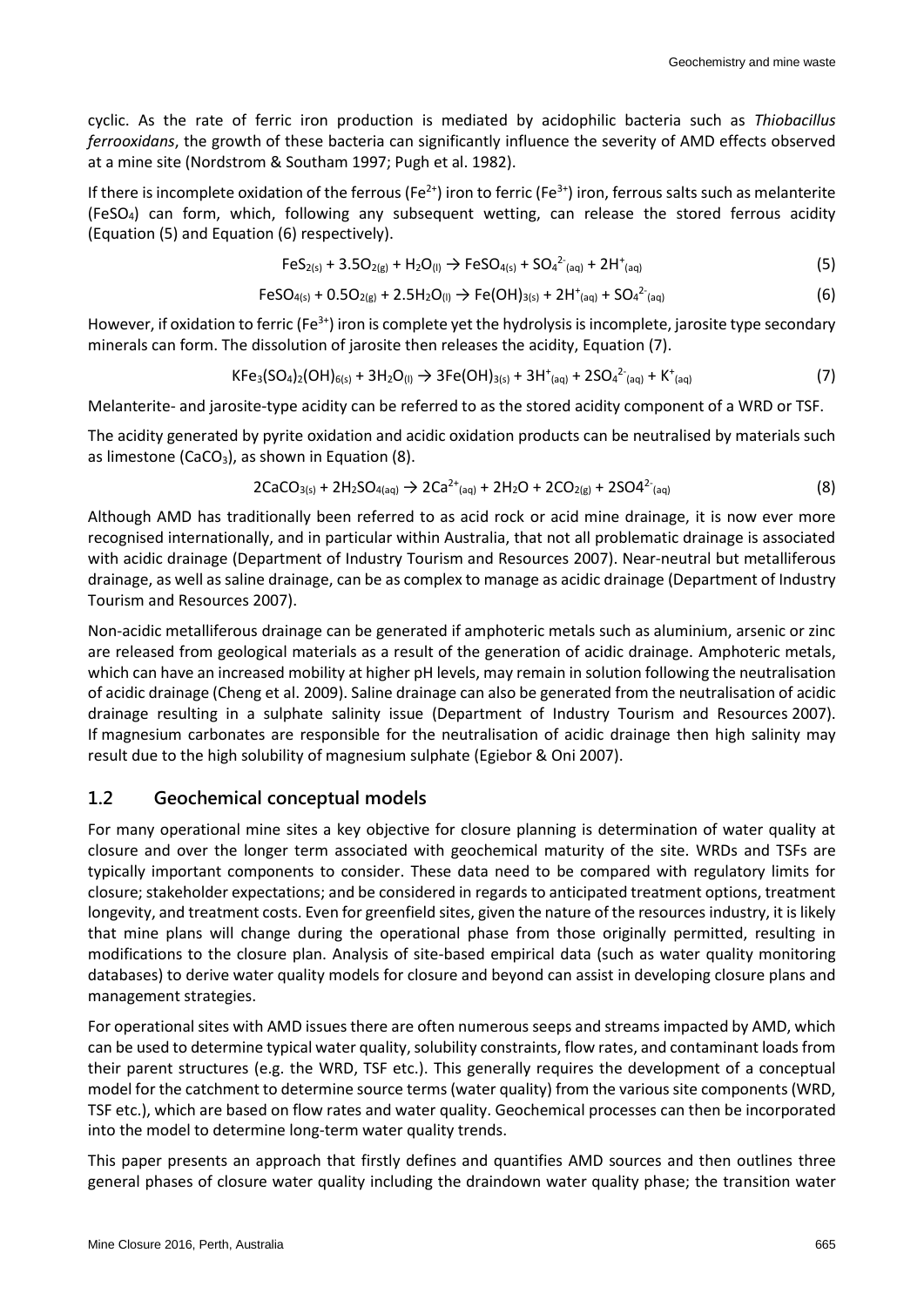quality phase; and the long-term water quality phase. The process for estimating post-closure water quality is site specific. The quantity of flow rate and water quality data collected across a site also affects modelling methodologies.

# **2 AMD source definition and quantification**

To predict final water quality for closure planning, a robust understanding of the contaminant sources identified by the geochemical conceptual model is required, such as potentially acid forming (PAF) materials within WRDs and TSFs. Although water quality of site seepages offer the best indication of current conditions, quantifying the stored and potential contaminant sources will allow validation of the developed conceptual model as well as enabling forward predictions (longevity) of site water quality for closure planning.

### **2.1 Potential and stored contaminants**

If accurate materials movement records have been maintained, the resource assay database can often be used to estimate the maximum potential acidity (MPA) of a WRD; should sulphur be contained in the database. The MPA is a measure of acid production and is a function of the sulphide content, making the assumption that the maximum acidity produced by a sample containing 1% sulphur, as pyrite, is 30.6 kg H2SO4/tonne. MPA can be calculated using sulphide data via Equation (9) (Price 2009), however, it is common for total sulphur to be used as a conservative alternative. Total sulphur is considered a conservative substitution in the absence of sulphide data due to the assumption that all sulphur measured is present as pyrite. This will over-estimate the potential acidity should non-acid generating sulphides and/or sulphates be present in the waste materials.

$$
MPA = \text{subphide sulphur (wt%)} \times 30.6 \tag{9}
$$

Acid neutralising capacity (ANC) determined by titration (Sobek 1978) can be determined in conjunction with MPA to determine the net acid production potential (NAPP) of a sample (AMIRA 2002). The NAPP is the difference between the ANC and the MPA, expressed in kg  $H_2SO_4/t$  equivalent (Equation (10)).

$$
NAPP = ANC - MPA
$$
 (10)

The established approach to classifying mine waste rock is to use a simple combination of acid-base accounting (ABA) tests, such as ANC/MPA ratios or NAPP versus net acid generation (NAG) testing (Price 2009; AMIRA 2002). Depending on the classification system used (Figure 1), generally material is classified as either non-acid forming (NAF), PAF or Uncertain (e.g. Olds et al. 2015). These tests focus on the potential acidity component, which is often associated with unoxidised sulphides.



#### **Figure 1 The modified (a) AMIRA (2002) NAPP and NAG pH and (b) Price (2009) MPA and ANC (taken from Olds et al. 2015). (a) Classification as UC-1 is generally due to non-acid forming sulphur, iron carbonates, or insufficient hydrogen peroxide used in NAG testing. Classification as UC-2 is generally due to inorganic acid interference during NAG testing**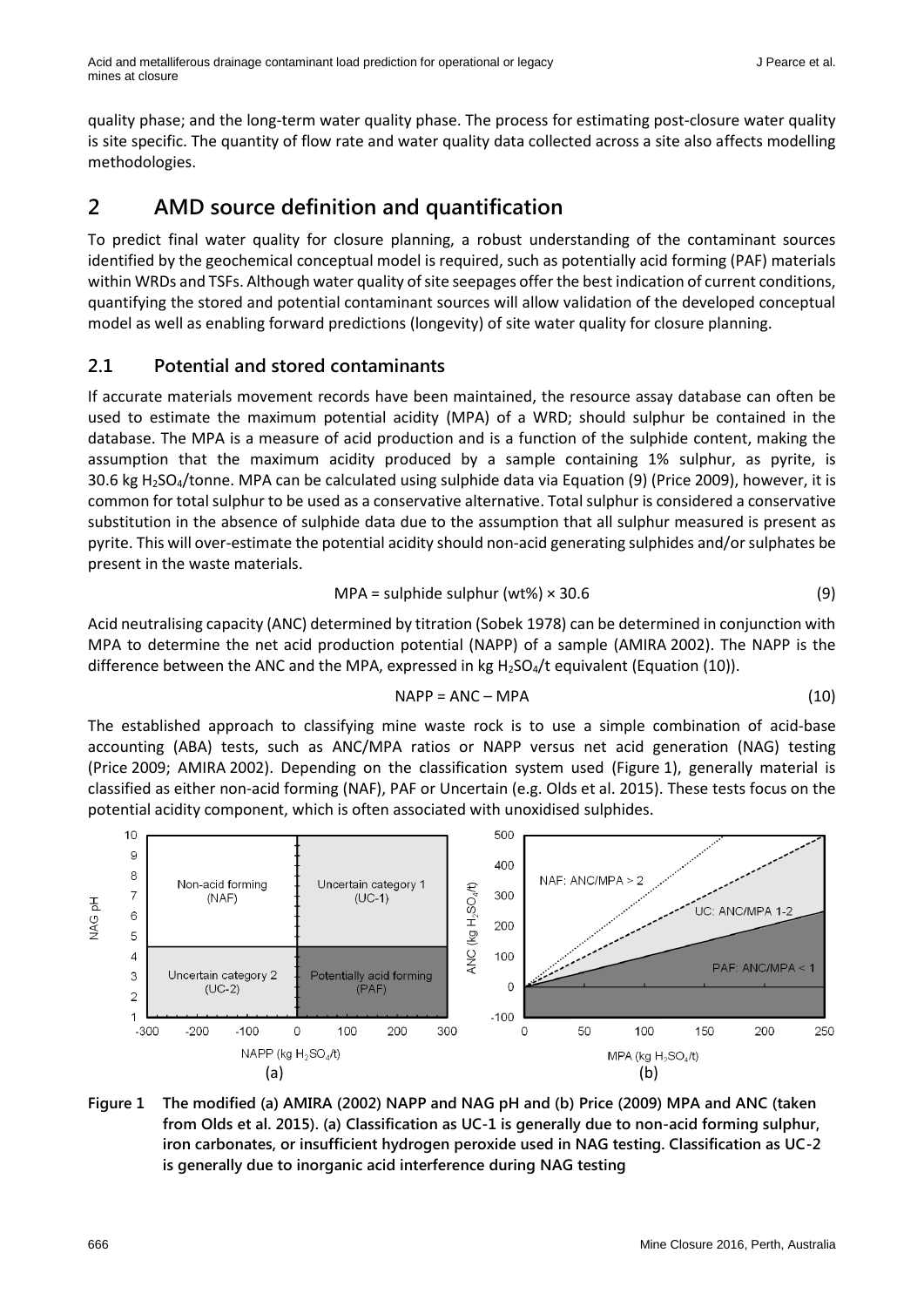As outlined above, estimations of NAPP is a routine process undertaken by industry. However, deriving the stored acidity component requires knowledge of oxidation rates (pyrite oxidation rate) or undertaking sampling and analysis of WRD materials, due to the oxidation of sulphide minerals.

Laboratory derived pyrite oxidation rates(PORs) can be applied to the known sulphur grades and PAF volume of the WRD being investigated to estimate the stored acidity component. This approach results in the WRD sulphur volume being assumed to be either present as pyrite (potential acidity) or present as acidic oxidation products (stored acidity). This method does not allow the distinction between non-acid generating sulphides, non-acid generating sulphates (e.g. gypsum), readily soluble acid generating sulphates (e.g. melanterite) or slightly soluble acid generating sulphates (e.g. jarosite).

Depending on the age of the WRD, an assumption on the quantity of oxidation products released as toe or basal seepage needs to be subtracted from the total stored component calculated. An allowance for acidity neutralisation could also be incorporated at this point depending on available ANC.

If WRD materials have been sampled, the opportunity to undertake a series of detailed testing to better characterise the stored acidity component, as well as clarifying the estimated potential acidity component by identifying non-acid generating sulphides is possible. Such tests include mineralogical assessments, NAG testing, and acidic salts analysis. NAG testing can refine the potential component through comparison of the NAG acidity and the NAPP (NAG/NAPP ratio). Assuming sufficient oxidant had been added during the NAG test to completely oxidise the sample, low NAG4.5/NAPP ratios (0.1–0.8) typically indicate the presence of non-acidic sulphur minerals or the presence of other acid generating sulphur minerals that do not produce the acid quantity equivalent to pyrite oxidation (e.g. jarosite) (Weber 2003).

Understanding the proportion of stored and potential contaminants, as presented in Figure 2, is a key aspect of understanding the longevity of AMD impacted waters at closure, in the longer term, and also for treatment of AMD. Exclusion of oxygen ingress will mostly prevent the ongoing oxidation of sulphide minerals (potential contaminants) and therefore reduce the production of acid and metalliferous oxidation products. Stored acidity and metalliferous oxidation products create the reservoir of contaminants that lead to poor water quality. Exclusion of water, the transport medium, will prevent the dissolution, mobilisation and subsequent release of these stored contaminants as toe or basal seepage.



**Figure 2 Predicted contaminant generation, storage and mobilisation based on detailed waste rock characterisation, seepage modelling and measured toe seepage quality**

#### **2.2 Refining stored contaminant component**

For operating mine sites, legacy sites, or sites with substantial oxidised/weathered overburden, additional tests that target stored acidic/metalliferous oxidation products should be undertaken (Weber et al. 2015).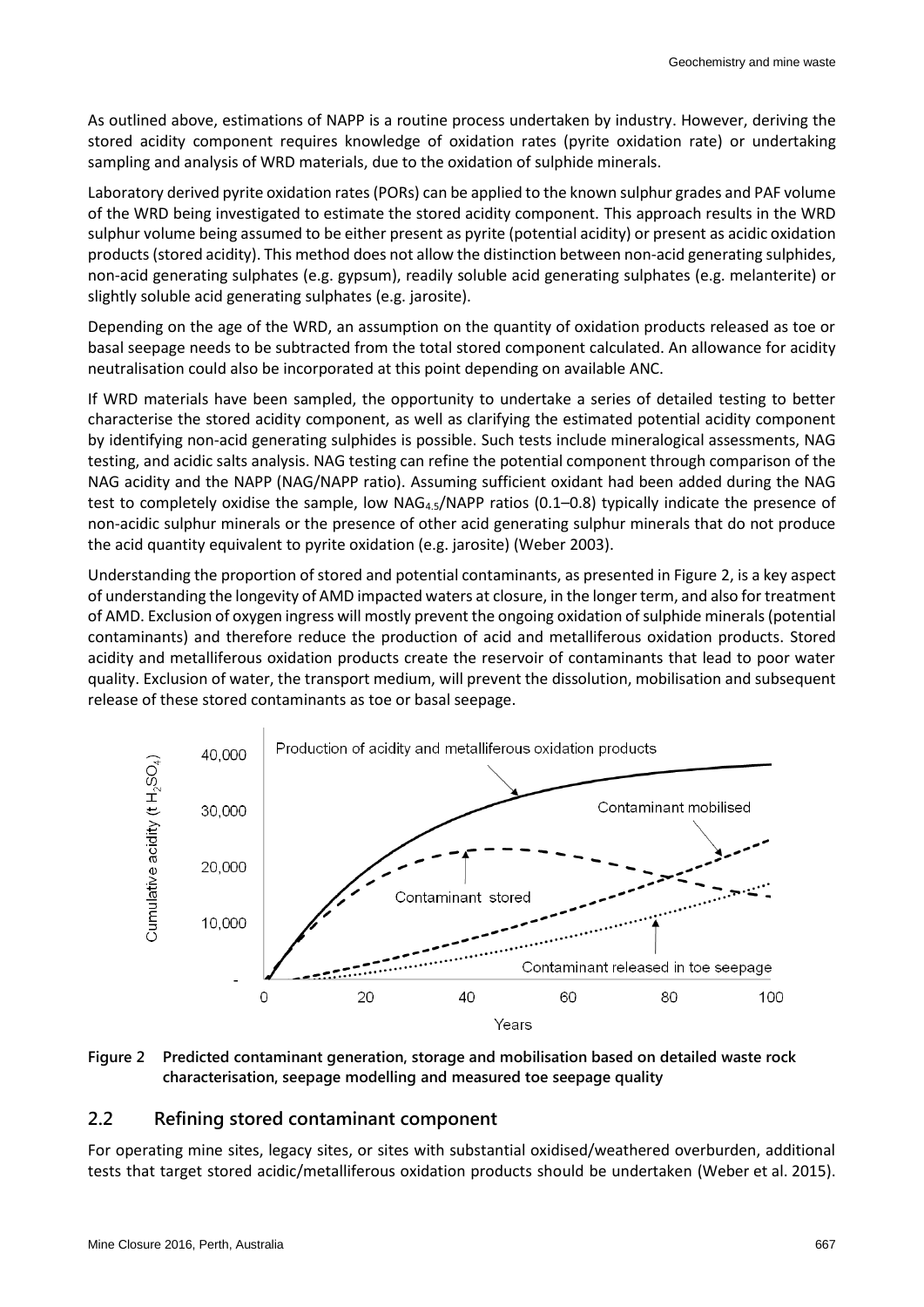These tests include quantification of the soluble stored acidity/metals and sparingly soluble acidity/metals (e.g. Ahern et al. 2004). Quantitative mineralogical assessments can provide valuable information on both stored and potential acidity components of samples tested. Key geochemical indicators of stored acidity from conventional ABA testing is low paste pH values < 5.5, negative ANC values, high salinity (e.g. as measured by EC), and the observation of secondary minerals in laboratory tests.

### **2.2.1 Acid salt analysis**

Titratable actual acidity (TAA) data are derived from titration of the 1M KCl digest and represents the readily soluble (available) acidity that can be flushed out as a function of net percolation (Ahern et al. 2004). Readily available soluble acidity includes acidity contributed from free H<sup>+</sup> ions, exchangeable H<sup>+</sup> ions and acidity from soluble acidic sulphate salts such as melanterite (FeSO<sub>4</sub>.7H<sub>2</sub>O). The sulphur data obtained from the 1M KCl extraction ( $S_{\text{KCl}}$ ) may not all be acid forming salts and may include gypsum, epsomite, barite etc. and thus it is better to use the TAA data to determine readily soluble acidity. Comparison with x-ray diffraction (XRD) data can then provide clarification to the proportion of acid and non-acid generating sulphates.

The acid soluble acidity is the retained acidity that is sparingly soluble and its dissolution is kinetically controlled. Acidity generated from the dissolution of minerals such as jarosite and alunite contribute to the acid soluble acidity fraction. Therefore, stored acidity is equal to the sum of readily soluble acidity (TAA) and acid soluble acidity determined from sulphate analysis  $(S_{HG} - S_{KCl})$ .

# **2.2.2 Mineralogy**

Detailed mineralogical analysis can help further partition the various sulphur phases that are key to defining potential and stored contaminant sources. Sulphur minerals can be separated into five key groups: (1) acid generating sulphides (e.g. pyrite); (2) non-acid generating sulphides, yet acidity and metal generating (e.g. sphalerite); (3) readily soluble acid generating sulphates (e.g. melanterite); (4) slightly soluble acid generating sulphates(e.g. jarosite); and (5) non-acid generating sulphates(e.g. gypsum). Figure 3 incorporates measured non-acid generating gypsum and anhydrite for stored acidity estimations resulting in an overall reduction in the size of the reservoir when compared to estimations from the simplistic assay/POR method.



**Figure 3 Application of mineralogy results, specifically non-acid generating sulphates, to the stored acidity estimations reduces the stored contaminant reservoir**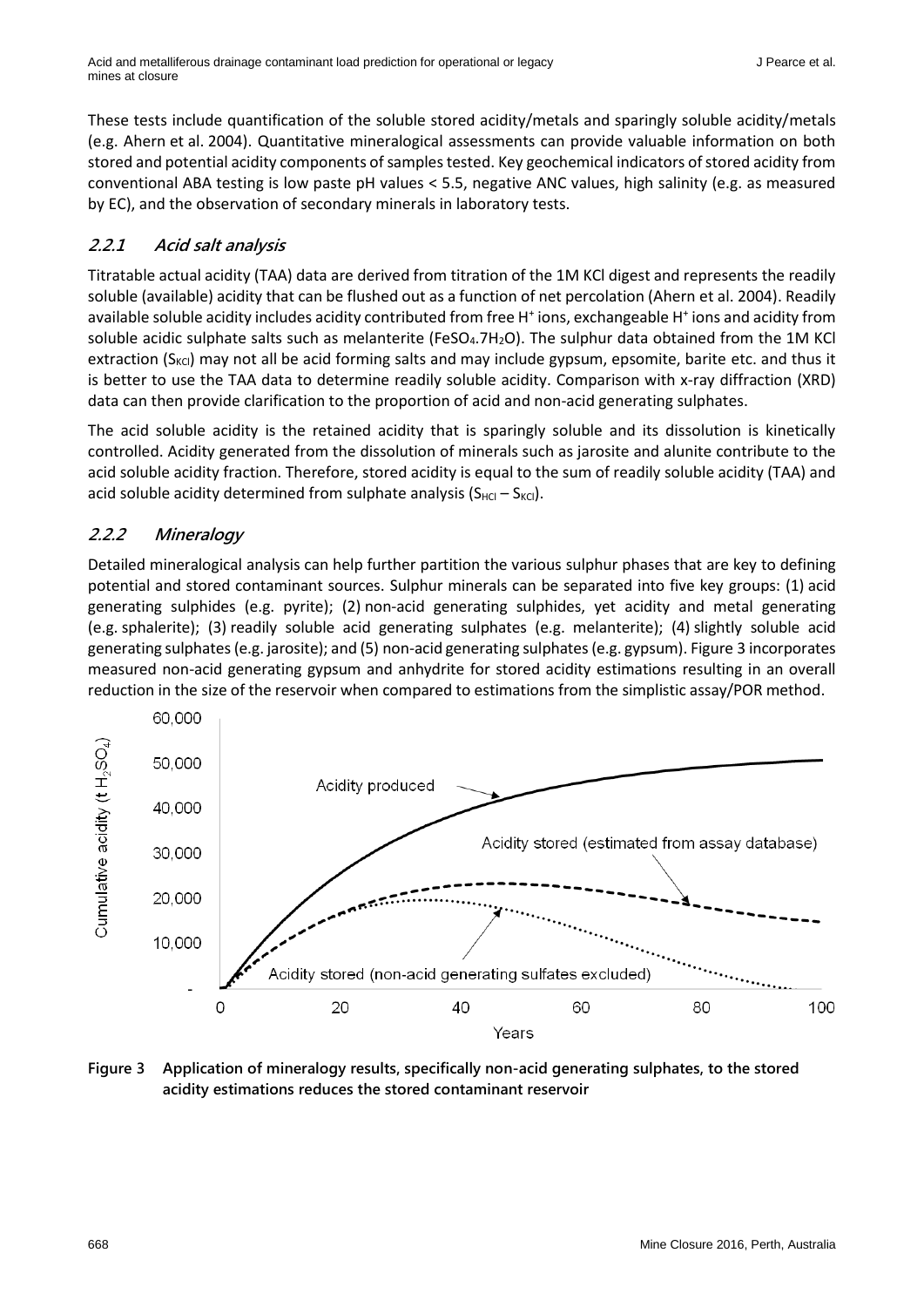# **3 Closure water quality phases**

Quantified contaminant sources need to be coupled with seepage rates for each of the waste landforms investigated for water quality predictions to be made. In addition to solid phase analyses, water quality from WRD seeps and/or impacted streams can be incorporated into the modelling process to define the three key phases of closure water quality (Figure 4) (Weber et al. 2015):

- 1. Draindown water quality phase.
- 2. Transition water quality phase.
- 3. Long-term water quality phase.



#### **Figure 4 The three key phases of closure water quality**

#### **3.1 Phase 1: Draindown**

Draindown occurs as a function of a change from a higher permeability dump surface to a lower permeability surface after cover installation as the system equilibrates to the new net percolation rate. Water quality measured at mine closure is expected to represent this first draindown phase, although there may be small changes in flow regimes. Therefore, site flow rates and water quality monitoring databases in the years preceding closure are used to derive source terms for modelling the draindown period. In many instances, a waterway, or seep, will be the product of a number of water source types such as groundwater, clean surface waters, and AMD point sources (underground workings, TSFs and WRDs). To determine the water quality from a discrete component of a mixed water system (that cannot be measured directly) requires inverse geochemical modelling using the conceptual model as the blue print.

#### **3.1.1 Draindown analysis**

Numerical modelling programs (e.g. SEEP/W) are used to determine the duration of the draindown phase and net percolation rates. Draindown duration may be affected by changes in the water table, for instance, due to restoration of streams or pit lake flooding. The modelled flow regimes at the end of the draindown period are generally expected to remain constant over the long term, i.e. the site is hydrologically stable at the end of the draindown period.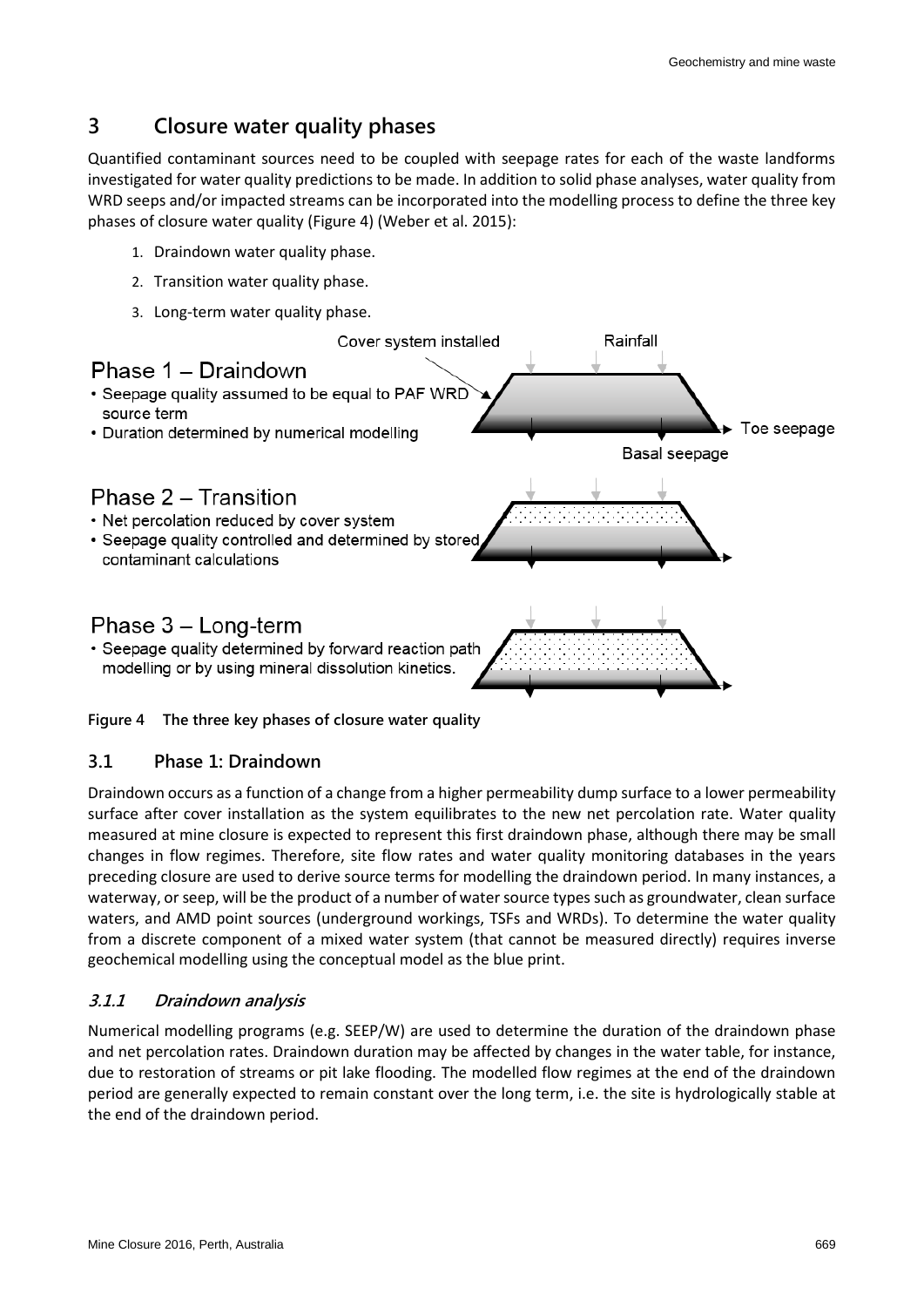#### **3.1.2 Inverse geochemical modelling**

Inverse geochemical modelling is completed in a systematic process and aims to provide the water quality (source term) for the component of interest (e.g. the WRD) that was identified as missing from a geochemical conceptual model. This process essentially fills data gaps in site monitoring databases or models that would otherwise be managed using assumptions or simplification. The steps involved with inverse geochemical modelling are presented in Table 1.

Often the derived source terms are considered constant for modelling purposes during the draindown phase. A constant concentration assumption can be validated by analysis of flow rate variability from the component (WRD or TSF) and water quality.

| Table 1 | Inverse geochemical modelling steps |  |
|---------|-------------------------------------|--|
|---------|-------------------------------------|--|

| <b>Step</b> | <b>Description</b>                                                                                                                                                                                                                                                                        |
|-------------|-------------------------------------------------------------------------------------------------------------------------------------------------------------------------------------------------------------------------------------------------------------------------------------------|
| 1           | Flow rates: Based on measured or calculated values, assign flows to all components of the<br>conceptual model based on measured or calculated values.                                                                                                                                     |
|             | Water quality: Based on measured or calculated values, allocate water quality to all components<br>of the conceptual model based on measured or calculated values.                                                                                                                        |
| 3           | Loads: Calculate contaminant loads for each component and then allocate remaining load to<br>missing component by inverse calculation. Produce water quality.                                                                                                                             |
| 4           | Geochemical modelling: Complete geochemical modelling of the derived water quality to<br>estimate likely solubility constraints and create a balanced water type. Validate model outputs<br>by comparing to available mineralogical data and determine the final source term for the WRD. |

#### **3.2 Phase 2: Transition**

The transition period is defined as the time it takes for the waste landform (WRD/TSF) to reach geochemical maturity. The stored contaminant reservoir and the mobilisation of its acidity and metalliferous oxidation products controls the contaminant loads observed during this phase. Understanding the proportions of stored versus potential contaminants, as detailed in Section 2, is critical for the prediction of the persistence of AMD impacted waters in the medium and longer term. Should oxygen ingress not be effectively mitigated by the implementation of a cover system prior to mine closure, the reservoir of stored acidity can continue to be replenished as acid generating sulphides oxidise. Therefore, both potential and stored components require consideration in modelling for this phase.

The stored and potential contaminant distribution will dictate closure AMD management strategies. For instance, components with significant concentrations of soluble stored oxidation products, such as melanterite etc., would be best managed by limiting net percolation to reduce loads to the receiving environment.

#### **3.2.2 Flow dominated contaminant loads**

Often WRD or TSF drainage water quality is solubility controlled, particularly for an older WRD or TSF where water quality is associated with the formation of stored oxidation products including melanterite-type soluble acidity; jarosite-type sparingly soluble acidity; and other secondary phases such as gypsum and metal salts. The solubility limits control the rate that stored acidity, and metalliferous oxidation products are mobilised from the waste landform, the solubility limits therefore define the duration of the transition water quality phase, thus increasing flow through these systems increases contaminant loads.

Solubility controlled systems are easily identified by assessment of flow rate versus contaminant load. A solubility controlled system will typically have an increasing contaminant load with increasing flow rate, which means that with more flow (i.e. net percolation) there are more stored oxidation products flushed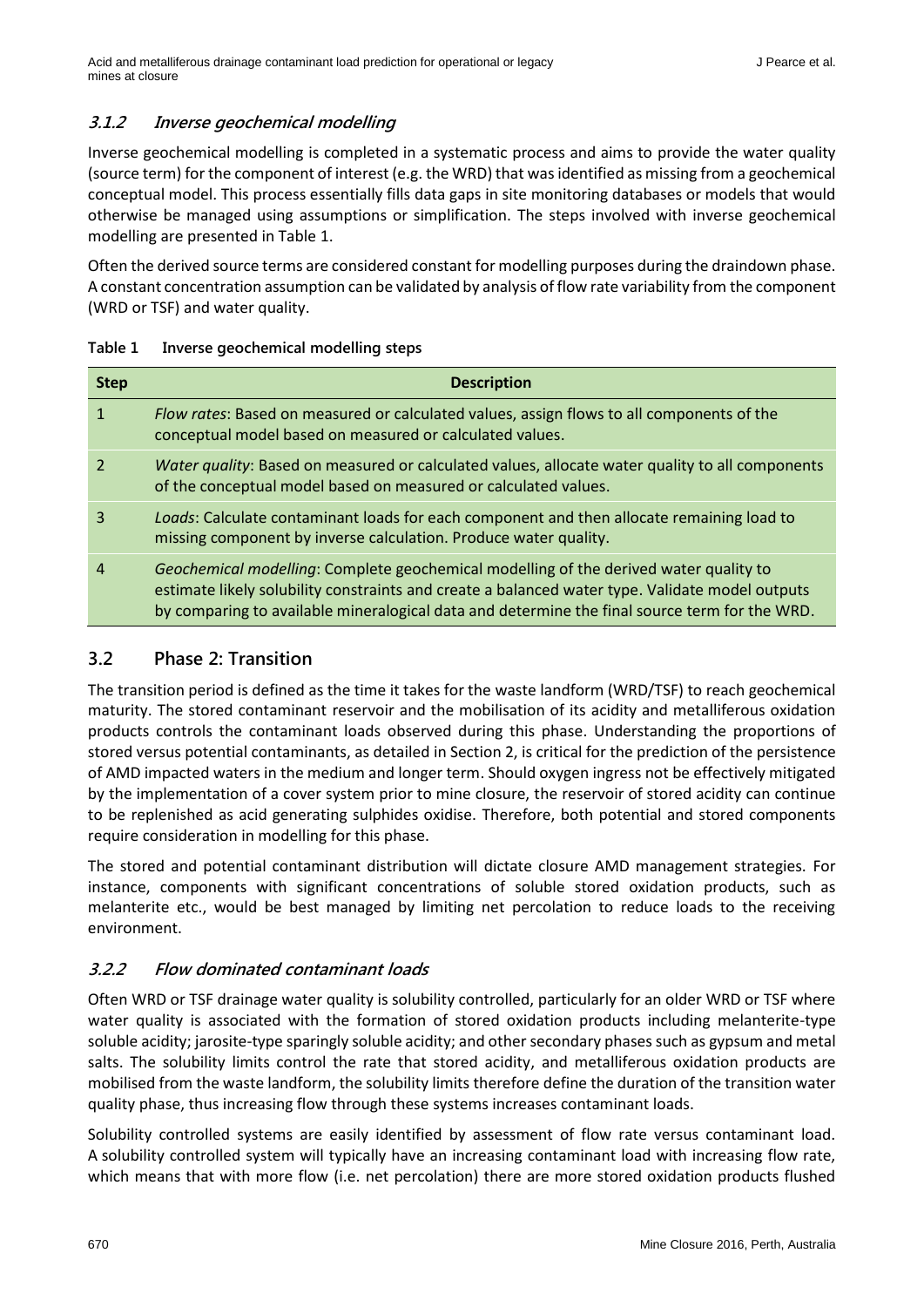from the system. Solubility controlled systems are observed at both acid-forming sites and non-acid forming metalliferous drainage sites.

Figure 5 (taken from Weber et al. 2015) presents examples of solubility controlled systems. Fanny Creek (Figures 5 (a) and (b) from Mackenzie 2010) drains a side-cast open coal operation (Island Block Coal Mine). There is generally a constant acidity concentration with increasing flow, which equates to an increasing acidity load with flow rate. This confirms that the acidity load to the receiving environment is constrained by net percolation through the waste rock dump. Acidity load could therefore be reduced by minimising net percolation.

Figures 5 (c) and (d) present data collected for the St Patrick's Stream, Stockton Coal Mine. The dataset also demonstrates an increasing acidity load with increasing flow rate (Figure 5 (d)). It is interesting to note the logarithmic nature of concentration (mg/L) in the stream (Figure 5 (c)), with the acidity concentration decreasing with increasing flow rate. This is likely to be a function of increasing uncontaminated surface runoff associated with increasing rainfall during any storm event (Weber et al. 2015). Inverse geochemical modelling of components upstream of the St Patrick's Stream may identify the source of the contaminant load. If the source is a seep it is likely to have a linear acidity load to flow rate correlation.

Underdrains were installed to collect toe and basal seepage that has passed through the Devil's WRD and the Fossickers TSF at the Globe-Progress Gold Mine. Results presented in Figure 5 (f) present a strong correlation between contaminant load and flow rate. In this example, sulphate concentrations are reasonably constant for each component (Figure 5 (e)) and each site appears to have a relatively constant flow rate, although the Devils WRD has the greatest range in flow (2–3 orders of magnitude). Analysis of flow rate versus sulphate load for all these structures provides a robust correlation, which becomes an excellent tool for subsequent analysis and closure planning.

Evidence of a solubility controlled systems is supported by the strong correlations presented in Figure 5, which also provide confidence in the data for each component. The results indicate contaminant loading is a function of net percolation, which is likely to persist until the stored acid and metalliferous oxidation products have been flushed from the system. The datasets presented in Figure 5 also support the derivation of source terms from seepage water quality and flow monitoring data using inverse geochemical modelling. For example, concentration data shown for Globe Progress Mine underdrains can be used to provide a robust source term based on median or average data for WRD and TSF seepage water quality.

The longevity of poor water quality in the transition phase is often unknown unless the mine site has completed the initial conceptual geochemical modelling and AMD source quantification steps, equating to a detailed understanding of the site hydrology, mineralogy and waste rock bulk characteristics. By adopting the derived source term for WRD or TSF seepage water quality (as validated by assessment of load versus flow rates) and then forecasting future flow rates through the structure (using modelled or measured net percolation rates), a transition phase water quality model can be created.

As the system approaches completion of the transition phase and achievement of the long-term quality, the solubility controlled water quality condition will likely change to a more geochemically stable water quality condition. This will likely coincide at the time that contaminant generation equals contaminant release, that is, when the stored contaminant reservoir is depleted. For this to occur the concentration of contaminants in seepage must decrease as the waste landform achieves geochemical maturity.

In theory, the transition phase may be by-passed if there is minimal accumulation of stored contaminants. This scenario is likely to eventuate if at the end of the draindown period the contaminant load is controlled by oxygen flux and, therefore, oxidation of acid generating sulphides. For that reason, the site may proceed straight to the long-term water quality phase associated with geochemical maturity of the site.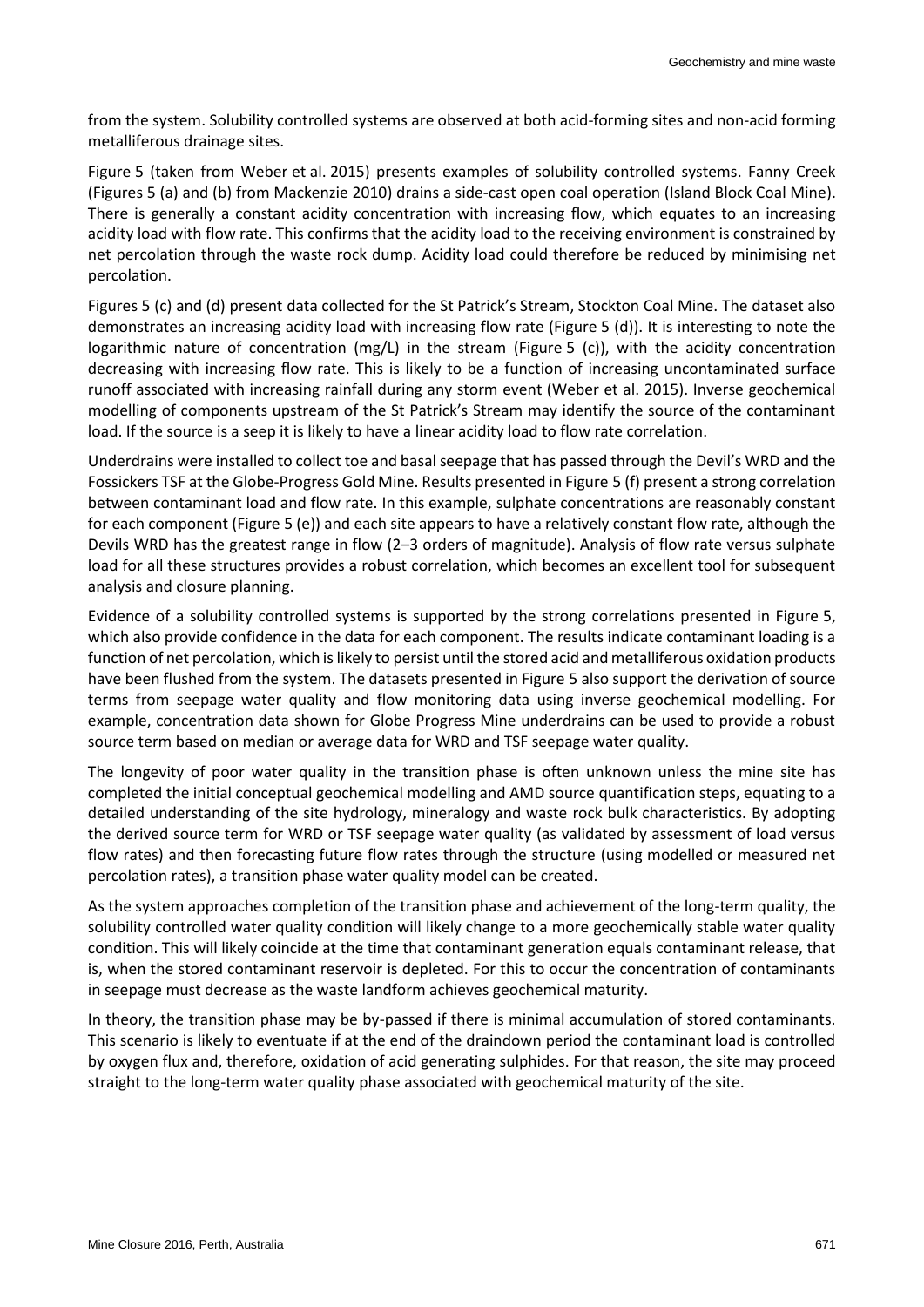

**Figure 5 Examples of solubility controlled systems (taken from Weber et al. 2015). (a) and (b) are data sets from Fanny Creek, Island Block Coal Mine, Stockton: (a) acidity concentration and (b) acidity load versus flow (Mackenzie 2010). (c) and (d) are data sets from St Patrick's Stream, Stockton: (c) acidity concentrations and (d) acidity loads versus flow. (e) and (f) are data sets from the Globe Progress Gold Mine: (e) sulphate concentration and (f) sulphate load versus flow**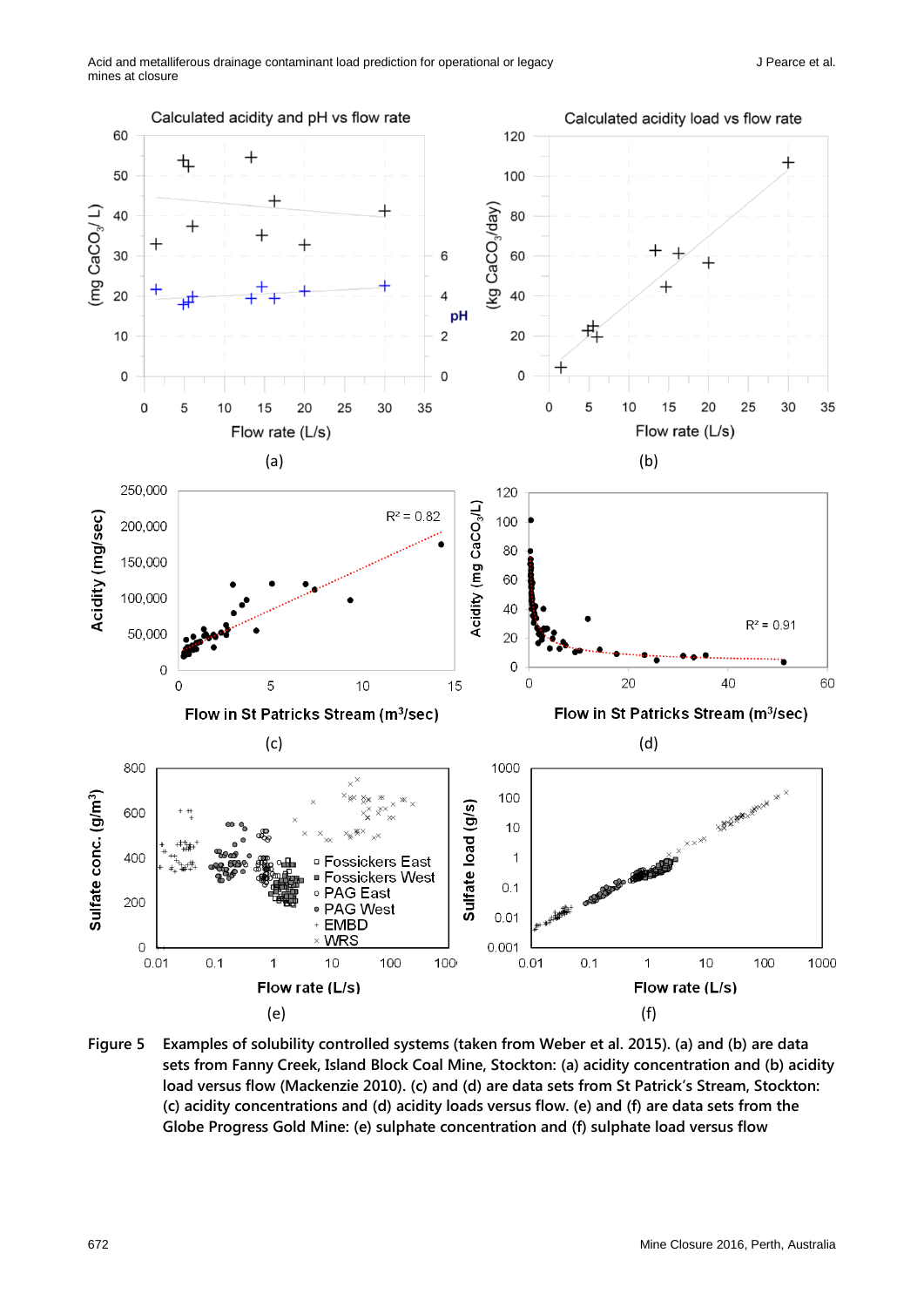#### **3.3 Phase 3: Long-term**

For the purposes of this paper the long-term water quality is defined as the point in time when the system achieves geochemical maturity. This is characterised by stabilised oxygen ingress rates and with the production of contaminant almost equalling contaminants released, that is, depletion of the contaminant reservoir. Long-term water quality can be determined by forward reaction path modelling or by a first-principles approach using key mineral dissolution kinetics.

Geochemical modelling software can be used where key reactive mineralogy is included in the model with dissolution and/or oxidation rates allocated from peer reviewed literature. Geochemical modelling should consider aspects such as oxygen flux, net percolation, all the findings from the AMD source definition and quantification stage, carbonate minerals, and reactive silicate minerals.

A first principles approach can also be undertaken to estimate long-term water quality. For AMD sites where the oxygen flux is the key driver to poor water quality, a numerical calculation can be undertaken to determine oxygen flux. This allows assessment of pyrite oxidation rates and subsequent contaminant generation. Contaminant loads can then be compared against the environmental geochemical database (mineralogy, ABA data etc.) to estimate key water quality parameters.

These modelling processes also allow the quantification of minerals that can be difficult analytically to determine (e.g. soluble secondary oxidation products). These problematic minerals can be managed by simple numerical analysis as part of the long-term water model (e.g. Ahern et al. 2004). Sparingly-soluble minerals such as alunite and jarosite can also be included in the geochemical model to determine effects on the long-term water quality.

# **4 Simplistic long-term water quality model example**

The following section provides an example for how a simplistic long-term water quality model can be developed, based on an understanding of the potential and stored acidity load; drainage water quality and flow rates, and long-term water quality forecasts after geochemical maturity.

For the purpose of providing a simplistic example, the water quality only considers Fe, Al, and pH, which are considered, in this example, as the main constituents of acidity load. Trace metals and other dissolved contaminants have not been considered, but could be incorporated in a similar manner. The same process can be applied to a metalliferous drainage site.

### **4.1 Model inputs**

Site A has a 5 Mt WRD with a mean MPA value of 30 kg  $H_2SO_4/t$  based on total sulphur content (Equation (9)). Potential acidity is represented by MPA and is based on a sulphide sulphur content of 24 kg H<sub>2</sub>SO<sub>4</sub>/t. Soluble stored acidity (melanterite-type acidity) is represented by the difference between the total sulphur and sulphide sulphur derived MPA values (6 kg H<sub>2</sub>SO<sub>4</sub>/t). This means that there are 120,000 tonnes of potential acidity (as H<sub>2</sub>SO<sub>4</sub> equivalent) and 30,000 tonnes of stored acidity (as H<sub>2</sub>SO<sub>4</sub> equivalent) within the WRD. Such data would be reasonable for a waste rock having fine grained reactive pyrite and no ANC. Table 2 presents key summary data.

This example WRD has a significant quantity of unreacted potential acidity, therefore the site should plan to restrict oxygen ingress to prevent ongoing pyrite oxidation. In the absence of reconstruction of the WRD and applying tight waste placement controls, limiting oxygen ingress to reduce acidity generation in the longer term can be achieved by installing a cover system. However, acidity will continue to report to the receiving environment as a function of net percolation as the stored contaminant reservoir is depleted. For this example, following installation of the cover system, it is expected that the net percolation will reduce from 40 L/s to 30 L/s. It is also assumed that the installation of the cover system will reduce oxygen ingress to an insignificant flux rate ( $\approx$  0 kg O<sub>2</sub>/m<sup>2</sup>/sec).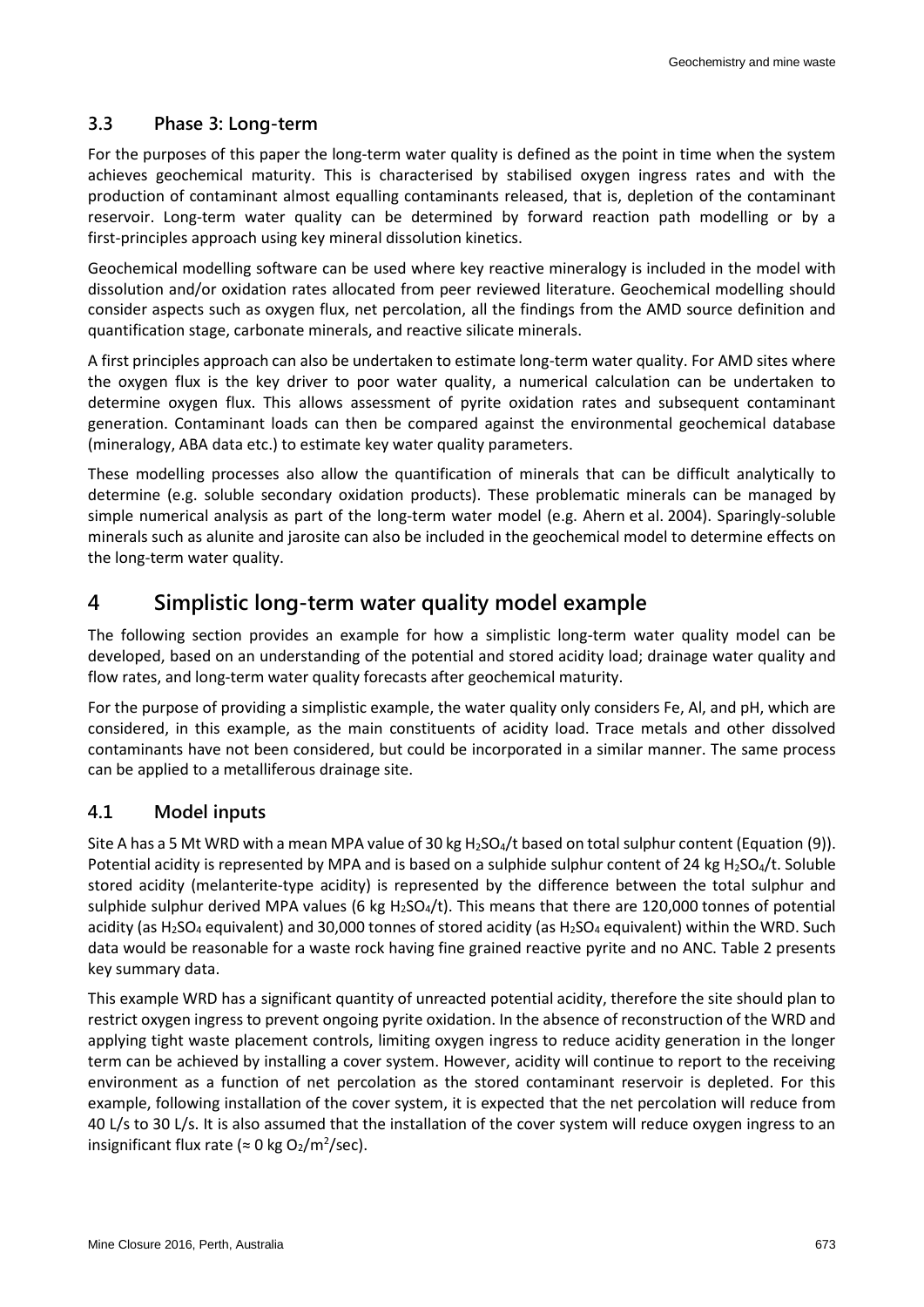| Acid base accounting data for the Site A WRD<br>Table 2 |  |
|---------------------------------------------------------|--|
|---------------------------------------------------------|--|

| <b>Parameter</b>                | <b>Units</b>                         | <b>Quantity</b> |
|---------------------------------|--------------------------------------|-----------------|
| Waste rock                      | tonnes                               | 5,000,000       |
| <b>Total sulphur</b>            | wt%                                  | $\mathbf 1$     |
| MPA (based on total sulphur)    | kg H <sub>2</sub> SO <sub>4</sub> /t | 30              |
| MPA (based on sulphide sulphur) | kg H <sub>2</sub> SO <sub>4</sub> /t | 24              |
| <b>ANC</b>                      | kg H <sub>2</sub> SO <sub>4</sub> /t | $\Omega$        |
| Stored soluble acidity          | kg H <sub>2</sub> SO <sub>4</sub> /t | 6               |
| <b>Total potential acidity</b>  | tonnes                               | 120,000         |
| Total stored acidity            | tonnes                               | 30,000          |

#### **4.1.1 Draindown phase**

Numerical modelling programs (e.g. SEEP/W) are typically used to determine the duration of the draindown phase and net percolation rates. For this example a draindown period of 20 years was modelled. At mine closure water quality is poor with the following water quality parameters; Fe = 50 mg/L, Al = 25 mg/L, pH = 2.5, and acidity = 430 mg/L H<sub>2</sub>SO<sub>4</sub>. Based on a flow rate of 40 L/s, this equates to an annual acidity load of ≈ 550 t H2SO4/yr. For modelling purposes it is assumed that this acidity load will remain for almost the entire draindown phase. The cover system was assumed to completely eliminate oxygen flux meaning no additional acidity is generated, therefore the entire acidity load represents depletion of the stored contaminant reservoir.

#### **4.1.2 Long-term water quality phase**

The long-term water quality is assumed to have a pH of 5.5 and an acidity < 1 mg H<sub>2</sub>SO<sub>4</sub>/L. Thus, the concentration of Lewis acids (Fe and Al) will be low. In practise, geochemical modelling to derive actual long-term water quality would use calculated oxygen flux rates, mineralogy etc., but has not been done for this example.

#### **4.1.3 Transition phase**

No model can remove more contaminant load than is present within the WRD or TSF contaminant reservoir (acid and metalliferous oxidation products). Such oxidation products have to be present to be mobilised and transported by net percolation. Furthermore, it is generally expected that not all these oxidation products will be removed from the WRD or TSF due to the solubility and heterogeneous flow effects through the landform. Generally 20–40% of contaminants might not report in the transition phase but rather be released within toe and basal seepage over the very long term such that their contribution to seepage quality is negligible.

In this example there are 30,000 tonnes of stored acidity (as H<sub>2</sub>SO<sub>4</sub> equivalent); of this only 23,000 tonnes (as H<sub>2</sub>SO<sub>4</sub>) will be removed by net percolation during the transition phase ( $\approx$  75%). This means approximately 25% of the stored contaminants are considered immobile. The model is thus constrained to a reservoir of 23,000 tonnes of contaminant (as  $H_2SO_4$  equivalent). Furthermore, the maximum annual acid load the model can remove is 550 t H<sub>2</sub>SO<sub>4</sub>/yr, due to the closure acidity concentration of 430 mg H<sub>2</sub>SO<sub>4</sub>/L equivalent.

Artificial modelling effects need to be considered when applying constant concentrations for contaminant load release. Forecasting a model using a constant acidity yield of 550 t H<sub>2</sub>SO<sub>4</sub>/yr would see a step-change in acidity load at approximately 40 years after closure and a step-change in concentration from 430 to 0 mg  $H_2SO_4/L$ following total depletion of the stored contaminant reservoir. Such dramatic changes are not natural, and thus this is not a reasonable model. However, it does provides a minimum time frame for the model.

A gradual improvement rather than step-change in water quality during the transition phase is more realistic. This will be a function of flow path variability, flow path flushing, and a decreasing quantity of acidic salts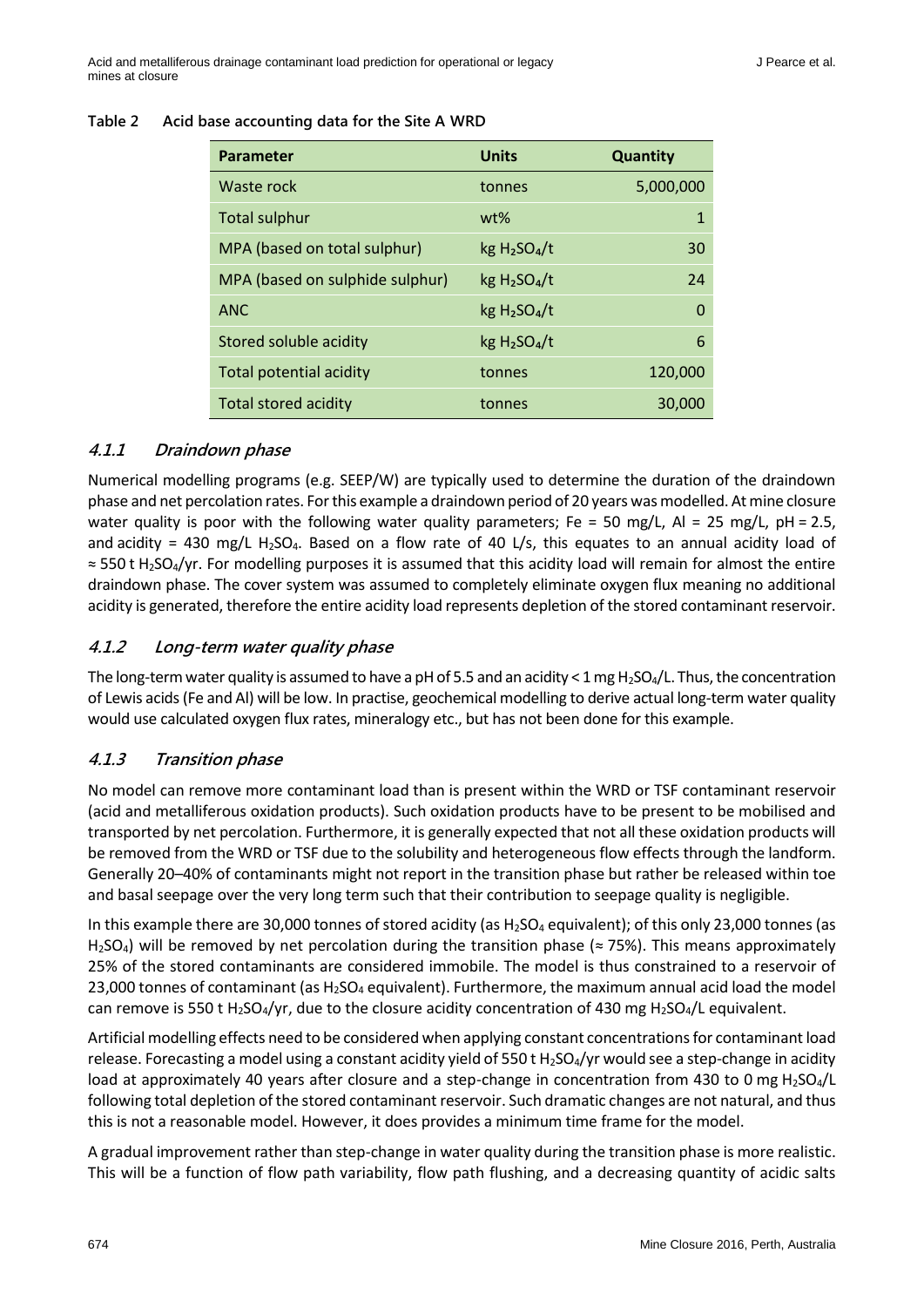being dissolved during the transition phase. Decreases in acidity have been reported as being up to 3.3% per year over a 30+ year period for underground coal mines (Mack et al. 2010) and such models could be applied to WRDs and TSFs. However, for this example, this would also result in a step-change in acidity load at approximately 60 years from  $\approx 130$  to 0 mg H<sub>2</sub>SO<sub>4</sub>/L as the contaminant reservoir is depleted. This is also not indicative of a natural system.

#### **4.2 Example summary**

A simple model was created using the data from Table 2 to provide a graphical summary for the Site A example using a reasonable decrease in acidity and consideration of basic geochemical principles, such as hydrolysis reactions. Figure 6 shows the three key phases of long-term water quality after closure. The draindown phase lasts for 20 years, which is followed by a transition phase of 70 years. The long-term phase commences when pH reaches 5.5 and acidity of less than 1 mg  $CaCO<sub>3</sub>/L$  is achieved.



**Figure 6 Example long-term water quality model. Model commences at closure after cover installation (taken from Weber et al. 2015)**

# **5 Conclusion**

This paper has presented a stepwise method to quantify and predict water quality at closure based on acid-base accounting principles used to determine potential and stored acidity. Initially a conceptual geochemical model is developed to determine source terms (water quality) from the various site components (WRD, TSF etc.). The second step is to define and quantify contaminant sources, such as WRDs containing PAF materials. Finally, water quality modelling can be undertaken to assess the three stages of closure water quality; the draindown, transition and long-term water quality phases.

There are many industry accepted geochemical modelling methods to predict long-term water quality. The method presented in this paper provides a simple approach that is reasonable given the many uncertainties in forecasting long-term water trends for mine sites after closure.

As shown by examples presented in this paper, the mobilisation and release of stored contaminants (acid and metalliferous oxidation products) from the landform to the surrounding environment are often a function of flow rate (net percolation). In a solubility controlled system it is reasonable to assume that current water quality will persist until the end of the draindown phase. Following that a dilution effect will occur as